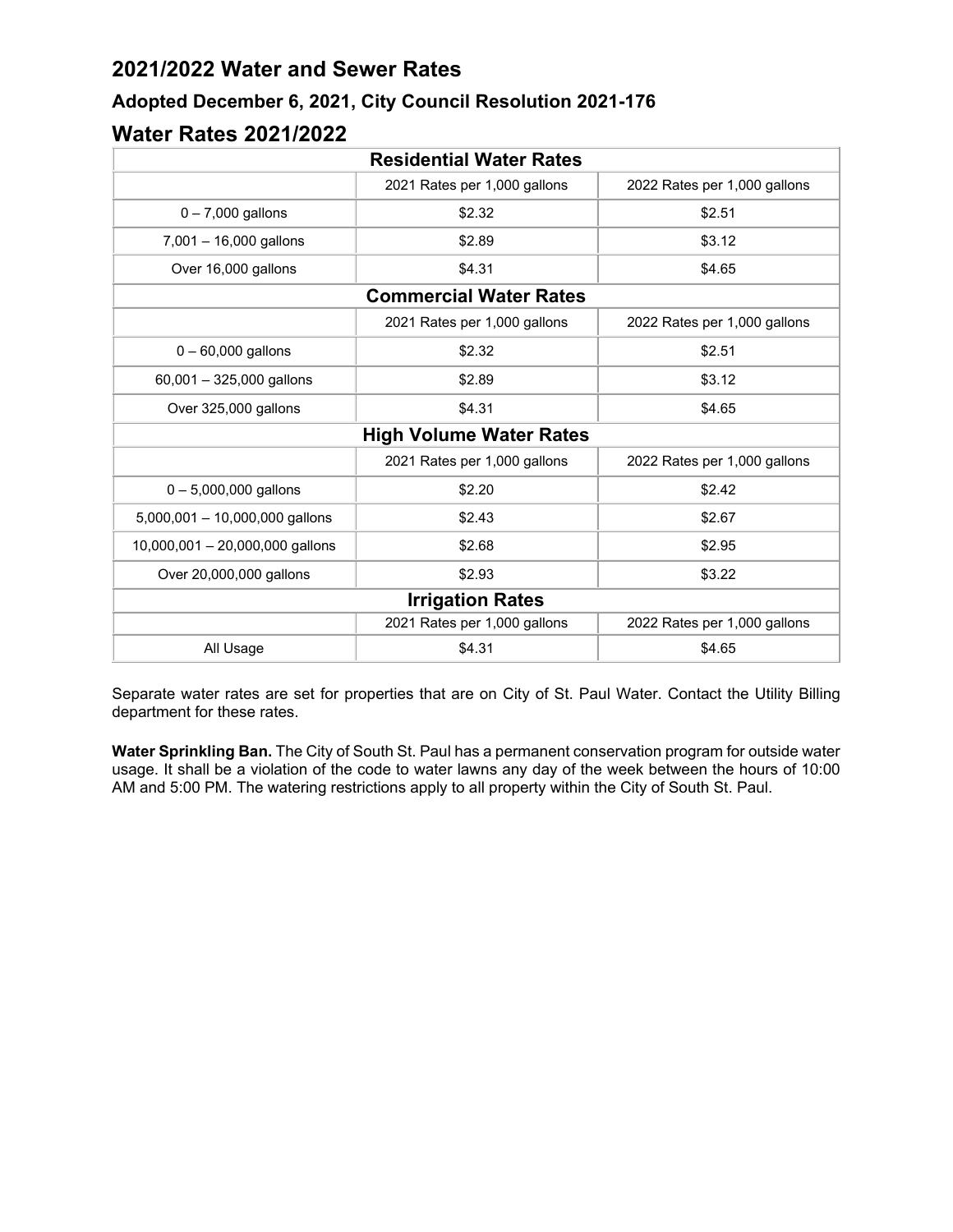## **Sewer Rates 2021/2022**

| <b>Residential Sewer Rates</b>                                                                                                                                                                                            |                          |                          |  |
|---------------------------------------------------------------------------------------------------------------------------------------------------------------------------------------------------------------------------|--------------------------|--------------------------|--|
|                                                                                                                                                                                                                           | 2021 Rates               | 2022 Rates               |  |
| Fixed Charge Per Bill                                                                                                                                                                                                     | \$9.00                   | \$9.72                   |  |
| <b>Consumption Charge</b>                                                                                                                                                                                                 | \$6.58 per 1,000 gallons | \$7.11 per 1,000 gallons |  |
| <b>Note:</b> Sewer rates are set on winter quarter for residential and churches. Minimum usage per quarter is 4,000<br>gallons, except during the winter quarter period ending the last week of February, March, or April |                          |                          |  |
| <b>Commercial Sewer Rates</b>                                                                                                                                                                                             |                          |                          |  |
|                                                                                                                                                                                                                           | 2021 Rates               | 2022 Rates               |  |
| Fixed Charge Per Bill                                                                                                                                                                                                     | \$9.00                   | \$9.72                   |  |
| <b>Consumption Charge</b>                                                                                                                                                                                                 | \$6.58 per 1,000 gallons | \$7.11 per 1,000 gallons |  |
| <b>High Volume Sewer Rates</b>                                                                                                                                                                                            |                          |                          |  |
| 2021 Rates<br>2022 Rates                                                                                                                                                                                                  |                          |                          |  |
| Fixed Charge Per Bill                                                                                                                                                                                                     | \$9.00                   | \$9.72                   |  |
| <b>Consumption Charge</b>                                                                                                                                                                                                 | \$5.88 per 1,000 gallons | \$6.35 per 1,000 gallons |  |
| <b>Sewer Non-Water Property Rates</b>                                                                                                                                                                                     |                          |                          |  |
| 2021 Rates per Quarter<br>2022 Rates per Quarter                                                                                                                                                                          |                          |                          |  |
| <b>Flat Rate</b>                                                                                                                                                                                                          | \$107.66                 | \$116.27                 |  |

| <b>Meter Service Charge</b> |            |            |
|-----------------------------|------------|------------|
|                             | 2021 Rates | 2021 Rates |
| 5/8 Inch Meter              | \$16.28    | \$17.58    |
| 3/4 Inch Meter              | \$16.28    | \$17.58    |
| 1 Inch Meter                | \$23.26    | \$25.12    |
| 1.5 Inch Meter              | \$34.14    | \$36.87    |
| 2 Inch Meter                | \$53.71    | \$58.01    |
| 3 Inch Meter                | \$74.37    | \$80.32    |
| 4 Inch Meter                | \$116.16   | \$125.45   |
| 6 Inch Meter                | \$180.09   | \$194.50   |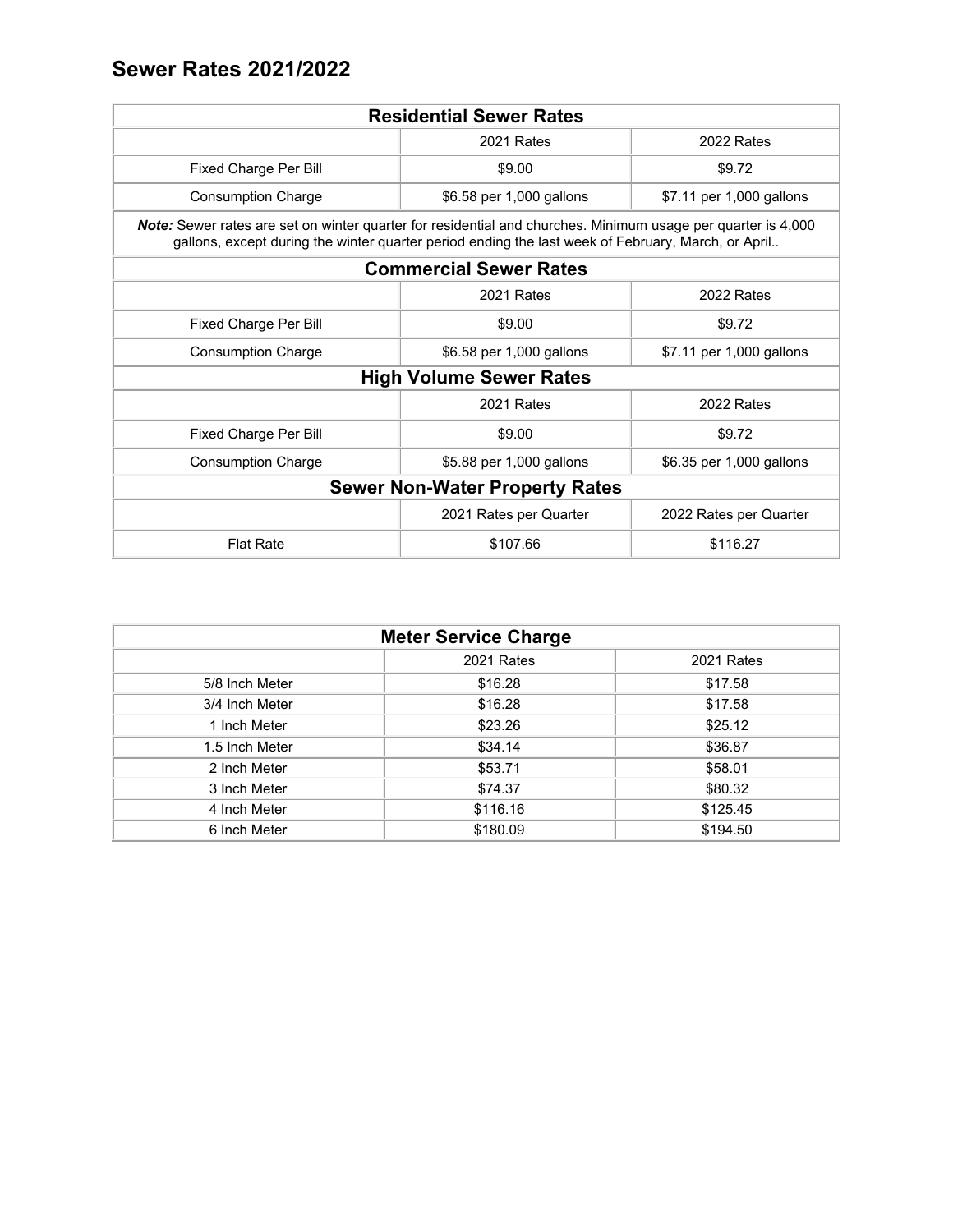**Discounted Water and Sewer Rates.** The City of South St. Paul offers a discount on water and sewer to the elderly, blind, and disabled. To be eligible for this discount, customers must meet certain income qualifications and complete an application to the City Finance Department annually. Discounted rates are as follows:

| <b>Discounted Water Rates</b>                                                                                                                                                                                              |                              |                              |  |
|----------------------------------------------------------------------------------------------------------------------------------------------------------------------------------------------------------------------------|------------------------------|------------------------------|--|
|                                                                                                                                                                                                                            | 2021 Rates per 1,000 gallons | 2022 Rates per 1,000 gallons |  |
| $0 - 6,000$ gallons                                                                                                                                                                                                        | \$1.14                       | \$1.23                       |  |
| $6,001 - 15,000$ gallons                                                                                                                                                                                                   | \$1.44                       | \$1.56                       |  |
| Over 15,000 gallons                                                                                                                                                                                                        | \$2.19                       | \$2.37                       |  |
| <b>Discounted Sewer Rates</b>                                                                                                                                                                                              |                              |                              |  |
| 2021 Rates<br>2022 Rates                                                                                                                                                                                                   |                              |                              |  |
| Fixed Charge Per Bill                                                                                                                                                                                                      | \$9.00                       | \$9.72                       |  |
| <b>Consumption Charge</b>                                                                                                                                                                                                  | \$4.92 per 1,000 gallons     | \$5.31 per 1,000 gallons     |  |
| <b>Note:</b> Sewer rates are set on winter quarter for residential and churches. Minimum usage per quarter is 4,000<br>gallons, except during the winter quarter period ending the last week of February, March, or April. |                              |                              |  |

| <b>Water Testing Fee</b>    |            |            |
|-----------------------------|------------|------------|
|                             | 2021 Rates | 2022 Rates |
| Flat Rate Quarterly Billing | \$2.43     | \$2.43     |
|                             |            |            |

This quarterly charge is required by the Federal Safe Drinking Water Act and goes to the Minnesota Department of Health for testing public water supplies.

| <b>Other Water/Sewer Related Charges</b>      |                   |                   |  |
|-----------------------------------------------|-------------------|-------------------|--|
| Charge                                        | 2021 Rates        | 2022 Rates        |  |
| Non-Radio Read meter reading charge           | \$14.65           | \$15.50           |  |
| Water Turn On Fee per Occurrence              | \$60.00           | \$60.00           |  |
| Water Shut Off Fee per Occurrence             | \$60.00           | \$60.00           |  |
| Water Turn On Fee per Occurrence-Winter       | \$100.00          | \$100.00          |  |
| Water Shut Off Fee per Occurrence-Winter      | \$100.00          | \$100.00          |  |
| Water Turn On Fee per Occurrence-After Hours  | \$150.00          | \$150.00          |  |
| Water Shut Off Fee per Occurrence-After Hours | \$150.00          | \$150.00          |  |
| After Hours Service Charge                    | \$150.00          | \$150.00          |  |
| <b>Returned Payment Fee</b>                   | \$35.00           | \$35.00           |  |
| <b>Standby Fire Protection Fee</b>            | \$100.00 annually | \$100.00 annually |  |
| Water Meter Tampering Fee                     | \$150.00          | \$150.00          |  |
| Water Meter Testing Deposit                   | \$100.00          | \$100.00          |  |